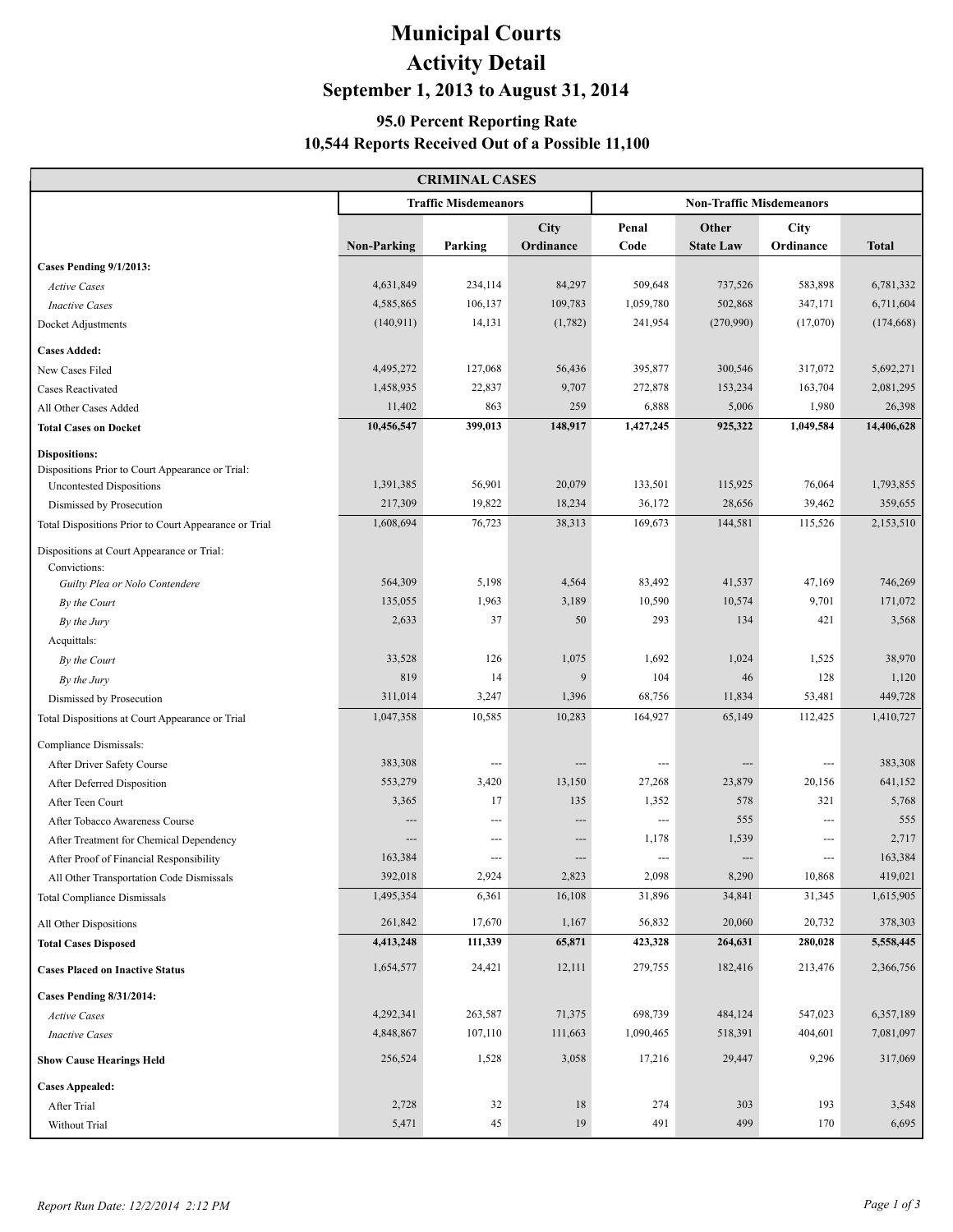## **Municipal Courts Activity Detail September 1, 2013 to August 31, 2014**

#### **95.0 Percent Reporting Rate 10,544 Reports Received Out of a Possible 11,100**

| <b>CIVIL/ADMINISTRATIVE CASES</b>           |                |
|---------------------------------------------|----------------|
|                                             | <b>Total</b>   |
| Cases Pending 9/1/2013:                     |                |
| <b>Active Cases</b>                         | 714,008        |
| <b>Inactive Cases</b>                       | 544,004        |
| Docket Adjustments                          | 1,895          |
| <b>Cases Added:</b>                         |                |
| New Cases Filed                             | 742,247        |
| <b>Cases Reactivated</b>                    | 8,322          |
| All Other Cases Added                       | 336            |
| <b>Total Cases on Docket</b>                | 1,466,808      |
| <b>Dispositions:</b>                        |                |
| Uncontested Civil Fines or Penalties        | 411,948        |
| Default Judgments                           | 131,978        |
| <b>Agreed Judgments</b>                     | 8,368          |
| Trial/Hearing by Judge/Hearing Officer      | 61,118         |
| Trial by Jury                               | $\overline{2}$ |
| Dismissed for Want of Prosecution           | 8,658          |
| All Other Dispositions                      | 3,362          |
| <b>Total Cases Disposed</b>                 | 625,434        |
| <b>Cases Placed on Inactive Status</b>      | 37,774         |
| <b>Cases Pending 8/31/2014:</b>             |                |
| <b>Active Cases</b>                         | 805,448        |
| <b>Inactive Cases</b>                       | 571,608        |
| <b>Cases Appealed:</b>                      |                |
| After Trial                                 | 78             |
| Without Trial                               | $\overline{4}$ |
| <b>JUVENILE/MINOR ACTIVITY</b>              |                |
|                                             | <b>Total</b>   |
|                                             | 45,223         |
|                                             | 21,194         |
|                                             | 1,451          |
|                                             | 3,932          |
|                                             | 3,052          |
|                                             | 12,073         |
|                                             | 683            |
|                                             | 5,438          |
| All Other Non-Traffic Fine-Only Cases Filed | 22,684         |

 *Mandatory Transfer*.............................................................................................................................................................................................................. 435 *Discretionary Transfer*.......................................................................................................................................................................................................... 663 Accused of Contempt and Referred to Juvenile Court (Delinquent Conduct)................................................................................................................................... 739 Held in Contempt by Criminal Court (Fined or Denied Driving Privileges)..................................................................................................................................... 7,185 Juvenile Statement Magistrate Warning: *Warnings Administered* ......................................................................................................................................................................................................... 837 *Statements Certified*.............................................................................................................................................................................................................. 365 Detention Hearings Held........................................................................................................................................................................................................... 108 Orders for Non-Secure Custody Issued....................................................................................................................................................................................... 1,262 Parent Contributing to Nonattendance Cases Filed....................................................................................................................................................................... 4,379